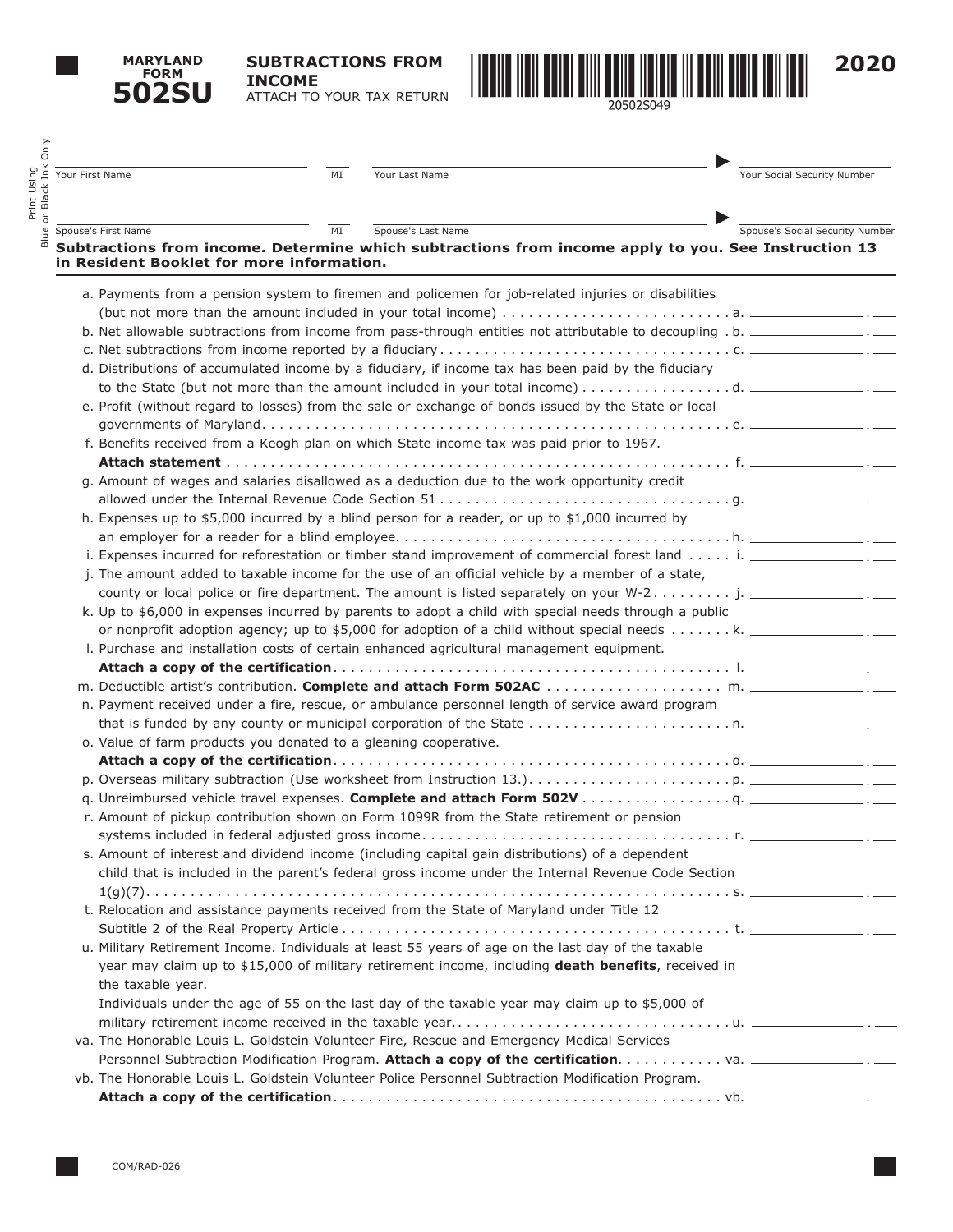

**SUBTRACTIONS FROM INCOME** ATTACH TO YOUR TAX RETURN



Page 2 **2020**

| NAME | <b>SSN</b>                                                                                                                                                                                                          |  |
|------|---------------------------------------------------------------------------------------------------------------------------------------------------------------------------------------------------------------------|--|
|      |                                                                                                                                                                                                                     |  |
|      |                                                                                                                                                                                                                     |  |
|      | xa. Up to \$2,500 per contract purchased for advanced tuition payments made to the Maryland                                                                                                                         |  |
|      |                                                                                                                                                                                                                     |  |
|      | xb. Up to \$2,500 per account contributor per beneficiary of the total of all amounts contributed to                                                                                                                |  |
|      |                                                                                                                                                                                                                     |  |
|      | xc. Any amount included in federal adjusted gross income as a result of a distribution to a designated                                                                                                              |  |
|      | beneficiary from a Maryland ABLE account, unless it is a refund or non-qualified distribution $\dots$ xc.<br>xd. Up to \$2,500 per ABLE account contributor per beneficiary of the total of all amounts contributed |  |
|      |                                                                                                                                                                                                                     |  |
|      | xe. An amount included in federal adjusted gross income contributed by the State into an investment                                                                                                                 |  |
|      |                                                                                                                                                                                                                     |  |
|      | y. Any income that is related to tangible or intangible property that was seized, misappropriated or                                                                                                                |  |
|      |                                                                                                                                                                                                                     |  |
|      | z. Expenses incurred to buy and install handrails in an existing elevator in a qualified healthcare                                                                                                                 |  |
|      |                                                                                                                                                                                                                     |  |
|      | aa. Payments from a pension system to the surviving spouse or other beneficiary of a law                                                                                                                            |  |
|      | enforcement officer or firefighter whose death arises out of or in the course of their employment aa. ________________.                                                                                             |  |
|      |                                                                                                                                                                                                                     |  |
|      | bb. Net subtraction modification to Maryland taxable income when claiming the federal depreciation                                                                                                                  |  |
|      | allowances from which the State of Maryland has decoupled. Complete and attach Form                                                                                                                                 |  |
|      |                                                                                                                                                                                                                     |  |
|      | cc. Net subtraction modification to Maryland taxable income when using the federal special 2-year                                                                                                                   |  |
|      | carryback (farming loss only) period for a net operating loss under federal law compared to Maryland                                                                                                                |  |
|      | taxable income without regard to federal provisions. <b>Complete and attach Form 500DM.</b> cc. _____                                                                                                               |  |
|      | cd. Net subtraction modification to Maryland taxable income resulting from the federal ratable                                                                                                                      |  |
|      | inclusion of deferred income arising from business indebtedness discharged by reacquisition of                                                                                                                      |  |
|      |                                                                                                                                                                                                                     |  |
|      | dd. Income derived within arts and entertainment district(s) by a qualifying residing artist.                                                                                                                       |  |
|      | dm. Net subtraction modification from multiple decoupling provisions. Complete and attach Form                                                                                                                      |  |
|      |                                                                                                                                                                                                                     |  |
|      | dp. Net subtraction decoupling modification from a pass-through entity. Complete and attach                                                                                                                         |  |
|      |                                                                                                                                                                                                                     |  |
|      | ee. Amount received as a grant under the Solar Energy Grant Program administered by the Maryland                                                                                                                    |  |
|      |                                                                                                                                                                                                                     |  |
|      | ff. Amount of the cost difference between a conventional on-site sewage disposal system and a                                                                                                                       |  |
|      | system that utilizes nitrogen removal technology, for which the Department of Environment's                                                                                                                         |  |
|      |                                                                                                                                                                                                                     |  |
|      | hh. Net subtraction to adjust phase out of exemptions as a result of including U.S. obligations in                                                                                                                  |  |
|      |                                                                                                                                                                                                                     |  |
|      | ii. Interest on any Build America Bond that is included in your federal adjusted gross income. See                                                                                                                  |  |
|      |                                                                                                                                                                                                                     |  |
|      | jj. Gain resulting from a payment from the Maryland Department of Transportation as a result of                                                                                                                     |  |
|      | the acquisition of a portion of the property on which your principal residence is located jj.                                                                                                                       |  |
|      | kk. Qualified conservation program expenses up to \$500 for an application approved by the                                                                                                                          |  |
|      | Department of Natural Resources to enter into a Forest Conservation and Management Plan kk. _____________________.                                                                                                  |  |
|      | II. Payment received as a result of a foreclosure settlement negotiated by the Maryland Attorney                                                                                                                    |  |
|      | mm. Amount received by a claimant for noneconomic damages as a result of a claim of unlawful                                                                                                                        |  |
|      |                                                                                                                                                                                                                     |  |
|      |                                                                                                                                                                                                                     |  |
|      |                                                                                                                                                                                                                     |  |